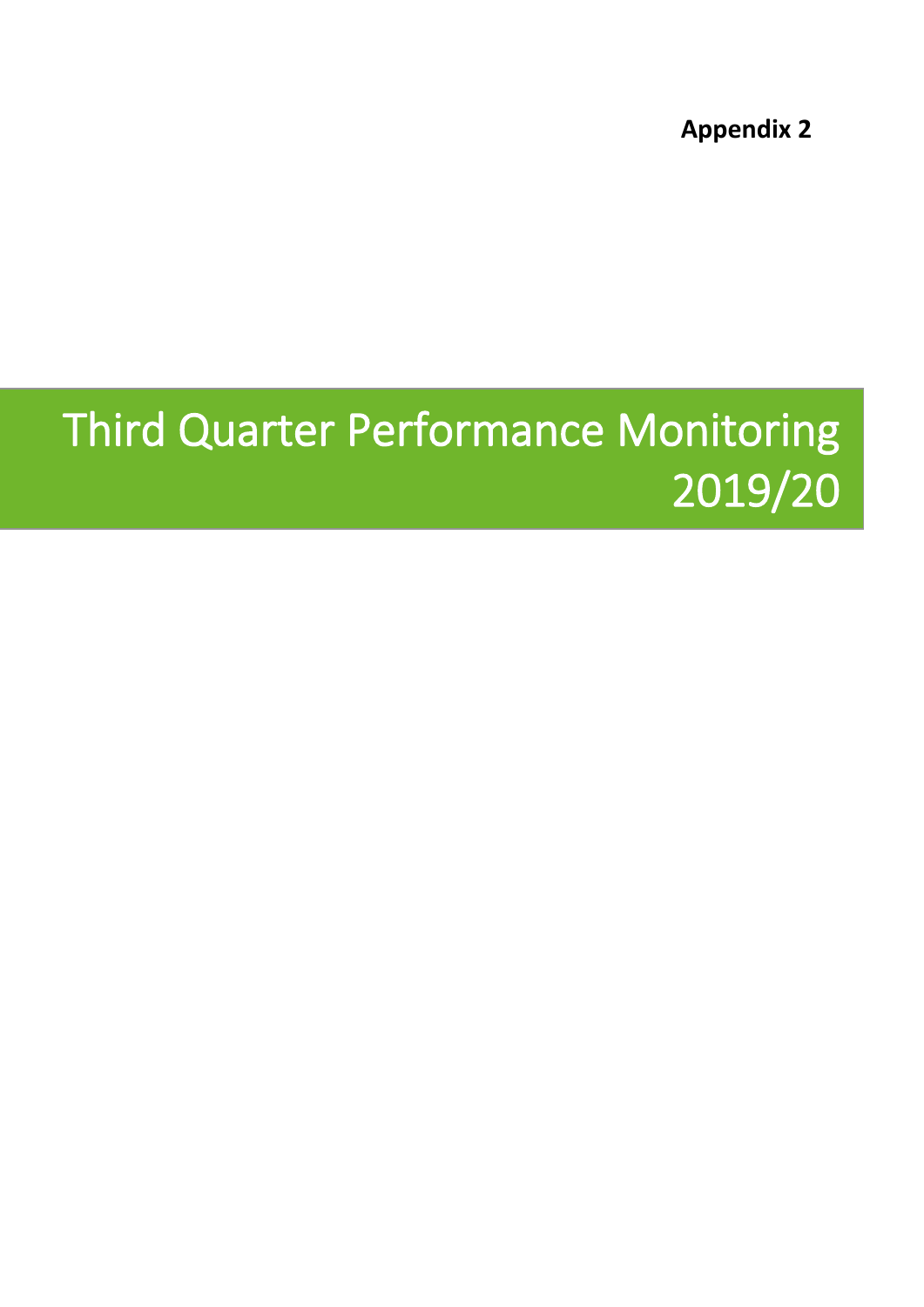## **Performance Summary**

| <b>RAG Rating</b> | Green | Amber            | <b>Red</b>  | N/A <sup>1</sup> | <b>Total</b> |
|-------------------|-------|------------------|-------------|------------------|--------------|
| <b>KPIS</b>       |       |                  |             |                  |              |
| <b>Direction</b>  | Up    | <b>No Change</b> | <b>Down</b> | N/A              | Total        |
| Last Year         |       |                  |             |                  |              |
| Last Quarter      |       |                  |             |                  |              |

The Q3 headlines are as follows

- 42.9% (3 out of 7) targetable quarterly Key Performance Indicators (KPIs), reportable to the Economic Regeneration & Leisure (ERL) Committee achieved the Quarter 3 (Q3) target
- For 37.5% (3 out of 8) KPIs, performance has improved compared to Q3 last year (2018/19); and
- 25% (2 out of 8) KPIs are showing improved performance compared to Quarter 2 (Q2) this year (2019/20).

|                                                                              | Q3 2019/20   |               |                       |                      |                              |  |
|------------------------------------------------------------------------------|--------------|---------------|-----------------------|----------------------|------------------------------|--|
| <b>Performance Indicator</b>                                                 | <b>Value</b> | <b>Target</b> | <b>Status</b>         | Long<br><b>Trend</b> | <b>Short</b><br><b>Trend</b> |  |
| Percentage of all<br>available tickets sold at<br>the Hazlitt                | 77.63%       | 50%           | $\bullet$             |                      |                              |  |
| Number of visits per<br>month to Visit-<br>Maidstone.com                     | 70,136       | 80,858        |                       | U                    | J,                           |  |
| Footfall in the Town<br>Centre                                               | 2,840,806    | 3,314,196     |                       | JĻ                   | $\overline{\mathbb{L}}$      |  |
| Number of students<br>benefiting from the<br>Museum's educational<br>service | 2,640        | 2,060         | $\bullet$             |                      |                              |  |
| Footfall at the Museum<br>and Visitor Information<br>Centre                  | 17,127       | 13,000        | $\boldsymbol{\omega}$ | 4 P                  | U                            |  |
| Number of attendees to<br>informal events                                    | 540          |               |                       | J,                   | $\bf \bf 0$                  |  |
| Contacts to the Visitor<br><b>Information Centre</b>                         | 467          | 829           |                       | 1 F                  | $\overline{\mathbb{U}}$      |  |
| Number of users at the<br>Leisure Centre                                     | 172,004      | 185,209       |                       |                      | Л                            |  |

## **A Thriving Place**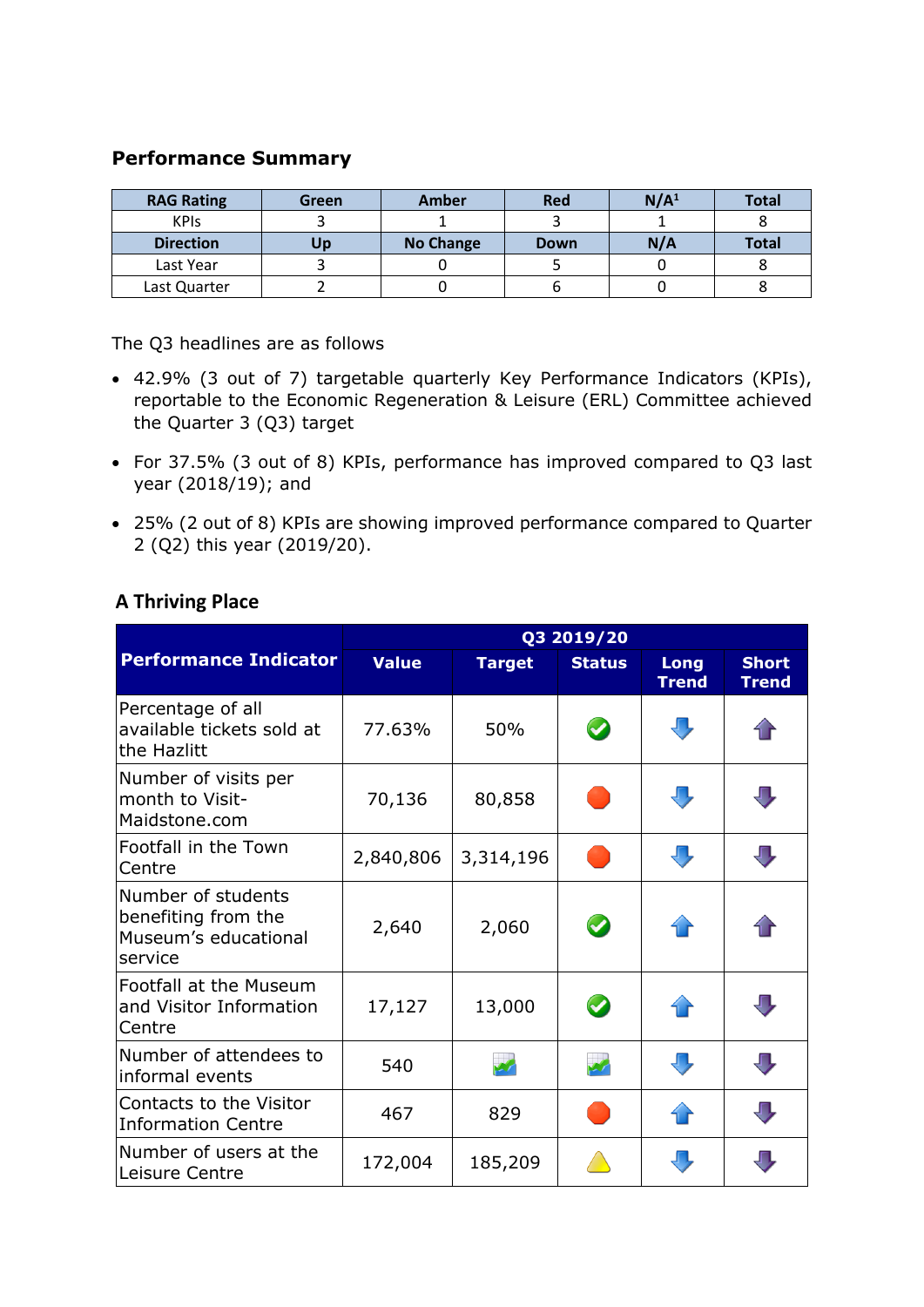### *Key to performance ratings*

| <b>RAG Rating</b>                   |
|-------------------------------------|
| Target not achieved                 |
| Target slightly missed (within 10%) |
| Target met                          |
| Data Only                           |

| <b>Direction</b> |                                |  |
|------------------|--------------------------------|--|
|                  | Performance has improved       |  |
|                  | Performance has been sustained |  |
|                  | Performance has declined       |  |
| N/A              | No previous data to compare    |  |

#### **A Thriving Place: Performance Summary**

Overall, there has been mixed performance across the performance indicators (PIs) relating to 'A Thriving Place'. Out of 7 reportable PIs:

- Three PIs achieved the target
- One slightly missed (within 10%) its target; and
- Three PIs did not achieve the quarterly target.

One of the PIs that did not achieve its target for Q3 2019/20 was 'Number of visits per month to "Visit-Maidstone.com". Here, 86.7% of the target was achieved. The Q3 out-turn represents a 40.5% (117,804) decrease compared to Q2. Compared to Q3 last year (2018/19), there has been a 15.1% decline in performance. There have been 20% fewer referrals from the Visit Kent website this quarter; similar figures can be seen from comparable sites across the country. The drop in visits to the website, overall, reflects the current drop in visits to attractions and destinations on a national level.

'Footfall in the Town Centre' did not achieve its target for Q3, with 85.7% of the target being achieved. Since the last quarter, the figure has decreased by 2.3%, and since last year (Q3 2018/19) there has been a 10.2% fall. Research undertaken by the Economic Development team has shown that the decreasing figures can be linked to national trends demonstrating that high street shopping has become less popular over time; however, relative to other areas, Maidstone has been affected less by these trends.

'Contacts to the Visitor Information Centre' did not achieve its target for Q3 2019/20. 56.3% of the target was achieved. During Q3, there has been a 56.0% decline in visitors, although compared with last year (Q3 2018/19), there has been a 2.6% rise. The target set for Q3 was profiled to take into account seasonality which can affect the number of visitors to the Visitor Information Centre. However, reports from the Visitors Information Centre highlight that this autumn/winter season has been particularly quiet.

The 'Number of users at the Leisure Centre' PI missed its target by less than 10% in Q3. Since Q2, there has been a 15.6% decrease in users, and a 6.7% decline

<sup>1</sup> PIs rated N/A are not included in the summary calculations

<sup>\*</sup> Indicates data that has not been authorised